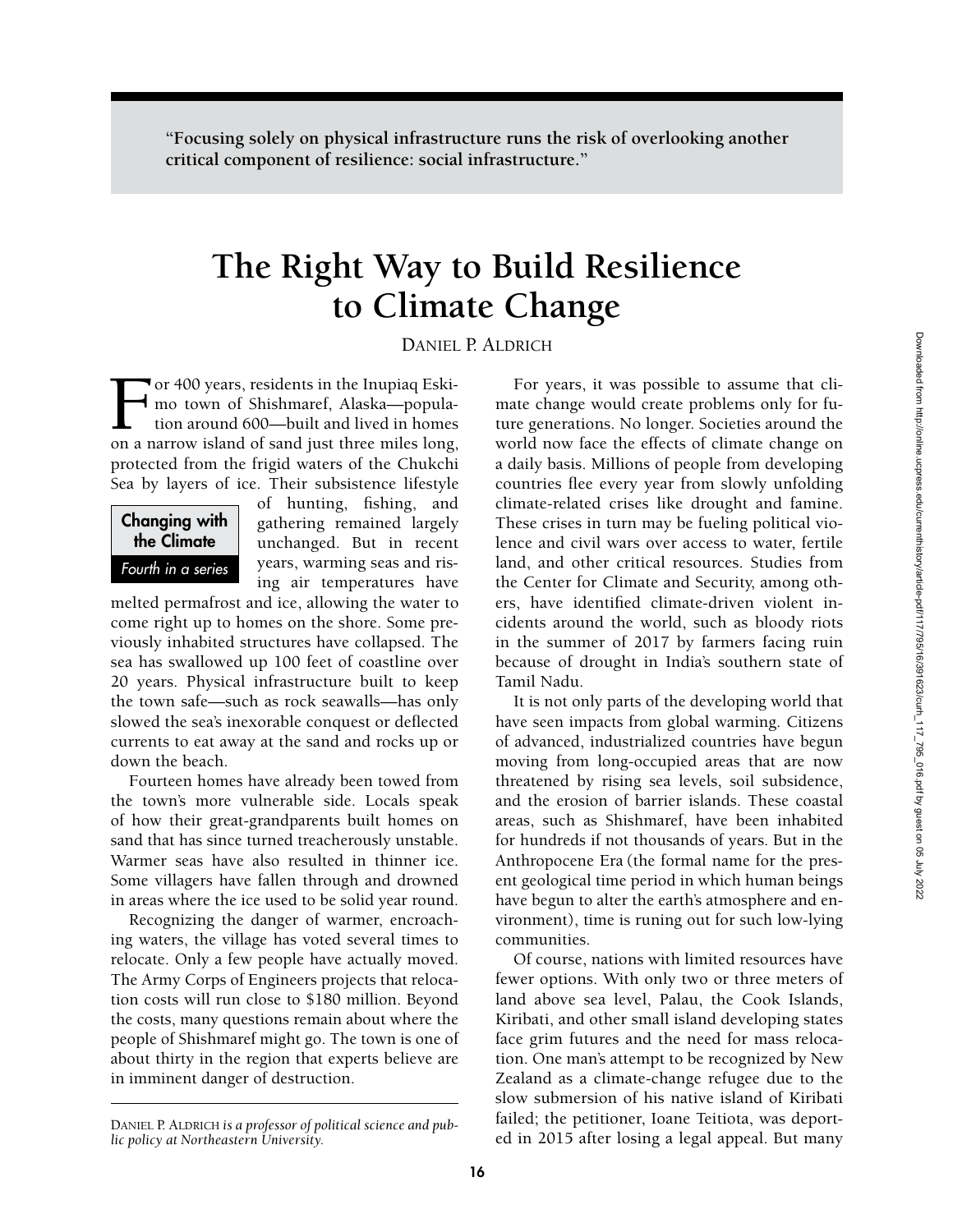other Pacific islanders have sought long-term solutions, including assistance from developed nations to help with adaptation measures. Group out-migration seems like one of the surest ways to save lives, but it will remove people from lands and cultures that have defined them for their entire history and create social pressures and financial burdens for their new host communities. Teitiota's case suggests that larger, more developed nations may be reluctant to accept substantial numbers of climate migrants.

Warmer ocean temperatures have made extreme weather events more common in recent decades, as data from organizations such as the Center for Research on the Epidemiology of Disasters confirm. Climate scientists have warned that a 2-degree Celsius increase in average temperatures—which is happening in our lifetimes—will likely increase wind speeds of tropical cyclones by around 10 miles per hour. Experts including Judith Curry at the Georgia Institute of Technology have found that the number of the most severe hurricanes—

category 4 and 5 storms—has doubled over the past 40 years. To drive home this point, 2017 brought a series of powerful storms in the Caribbean, including Harvey, Irma, Jose, and Maria, which cut off most of Puerto Rico's 3.4 million

residents from telecommunications and electricity and disrupted access to food and water for weeks, while devastating other Caribbean islands.

With consequences like these, which could become much worse, climate change belongs in the category of "wicked problems"—a social science term for problems that are extremely difficult if not impossible to solve and require knowledge and action from a variety of fields and disciplines. Engineering solutions alone will not fix the problem, and it is unlikely that politicians will force corporations to radically change their ways. Slowing and ultimately stopping climate change will require a commitment by individuals, businesses, and nations to work together to end the use of technologies that emit carbon dioxide, change lifestyles to curb demand for electricity, and move toward a carbon-neutral approach to everything from supply-chain management to architecture. But however much progress is made in that direction, societies will need to adapt to become more resilient to the inevitable effects of climate change.

COSTS AND BENEFITS

In the face of such challenges, societies have a range of potential responses to choose from. These include four general approaches: business as usual, incrementalism, adaptation, and transformation. Few options will be cheap. Some expert groups, such as the Intergovernmental Panel on Climate Change, have estimated that African nations will need to spend up to 10 percent of their gross domestic product to reduce the effects of climate change over the next few years. But the costs of inaction will certainly be much greater.

Under the business-as-usual approach, which seeks to preserve the status quo, decision makers and ordinary citizens facing the effects of climate change would double down and continue to act in ways that in the long term will damage or destroy their homes and societies. This would include continued subsidies for fossil fuels, car-centered city planning, and tax-free carbon generation. It would also mean continued coastal development entailing the elimination of wetlands and man-

*Collective action works best when communities have deeper ties and trust.*

grove marshes that serve as natural shock absorbers for floods and tidal surges. Farmers in the North African Sahel and other arid regions of the world would continue to plant water-intensive crops while locals would keep cutting down

trees for fuel, accelerating desertification. Jared Diamond and other authors have shown how past societies that continued to engage in destructive practices in the face of environmental crises ultimately collapsed. Nevertheless, in the absence of political will, and given strong business pressures for unchecked development, many may prefer this approach. The current US administration is a prime example of such tendencies.

Incrementalism describes a strategy designed to reduce the damage from future crises and shocks without requiring major institutional changes. That approach might include putting up seawalls around coastal towns and building levees, dikes, and dams to keep encroaching waters out of developed areas. On a piecemeal basis, societies might install solar panels, wind turbines, and other renewable-energy systems in houses and larger buildings, and experiment with energyefficient smart grids for power transmission. Farmers might switch from water-intensive crops to those that require less water. These small changes would reduce some of the societal and economic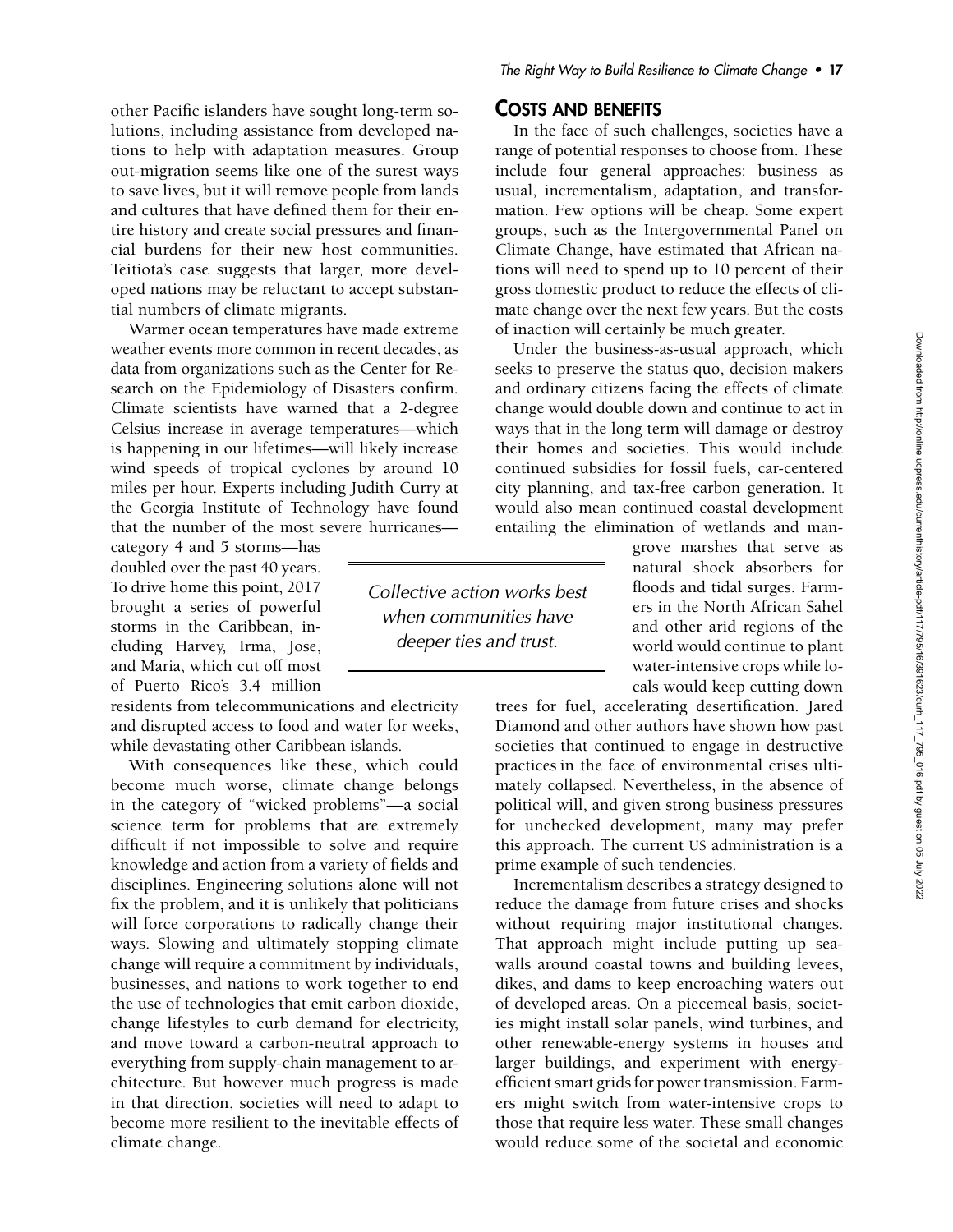damage from warming oceans and melting ice but would do little else.

Adaptation, in contrast, would involve retreating on a large scale from areas that are most vulnerable to the effects of climate change and allowing nature to reclaim those spaces. Many in Japan have argued that as the population ages and as people continue to move from rural areas to the cities, these peripheral, often underdeveloped places should be left to nature. Likewise with climate change, as rising sea levels threaten inhabited areas, some may be willing to simply withdraw. Adaptation involves more intensive changes than incrementalism but still leaves many institutions in place. Rather than pushing car users toward public transportation, bicycles, or walking, governments would encourage them to purchase electric vehicles—some countries already subsidize these models. Nonetheless, cities would still in many ways be built for cars, not people.

The most challenging and therefore least likely

response to climate change is transformation, which would require paradigm shifts in the ways we live our everyday lives. Cities would ban cars from downtown districts, impose taxes on fossil fuel– burning vehicles entering certain metropolitan zones,

and curtail sprawl—policies that some cities have already begun to implement. Educational systems would also play a part in transformational strategies to ensure that graduates understand the consequences of vehicle ownership and urban sprawl. The World Bank and other international agencies would stop supporting environmentally destructive megaprojects.

Changes would also need to occur at the village level. Laura Kuhl of Northeastern University has pointed out a variety of options in her study of rural communities in Ethiopia: setting up credit associations and microinsurance for crops, developing livestock breeds that require less water, diversifying livelihoods.Some Ethiopian communities have undertaken these practices, but none have done so simultaneously in a holistic approach.

## SOCIAL INFRASTRUCTURE

Standard approaches to extreme storms, flooding, and other weather crises have revolved around physical infrastructure. Japan's central government, for example, has long favored the construction of concrete seawalls, a policy that has continued since the disastrous 2011 earthquake and tsunami despite the fact that seawalls failed to prevent the loss of more than 20,000 lives. The Netherlands has addressed perennial flooding of low-lying areas with a combination of green space, dikes, coastal beach replenishment, river widening, and managed retreat from the most vulnerable areas. These policies are clearly visible, easy to measure, and provide additional benefits including construction jobs.

However, focusing solely on physical infrastructure runs the risk of overlooking another critical component of resilience: social infrastructure. Scholars and practitioners alike have begun to recognize the powerful role it plays. No physical structure can protect against every threat. Seawalls meant to keep water out may in fact trap it inside. Walls built to stop coastal erosion merely push its destructive effects farther down the coast. Yet the connections that we have to each other—which

> are known as social capital can mitigate the effects of crises and disasters and also unite us to tackle large-scale problems like climate change.

> Our links to other people can assist us before, during, and after crises in several ways. First, we know from re-

search around the world that communities with deeper ties, more trust, and more interaction suffer lower mortality during extreme weather events and other natural disasters. Neighbors in Kobe, Japan, following the 1995 earthquake, were first on the scene to dig through rubble and save their neighbors' lives. After the earthquake off the coast of Japan in 2011, friends and caregivers carried the infirm and elderly to higher ground in the 40 minutes before the tsunami arrived. Areas with deeper reservoirs of social capital had lower mortality than those with shallower ties.

When the 911 emergency assistance system failed and first responders were unreachable during Hurricane Harvey in Texas in August 2017, volunteers from nearby communities and others from farther away, including Louisiana, using their own boats and calling themselves the Cajun Navy, arrived on the scene to save people who were stranded on rooftops.

When natural disasters strike, strong social ties also provide informal insurance and facilitate other forms of mutual aid. Informal insurance is based

*Adaptation would involve retreating on a large scale from areas that are most vulnerable to the effects of climate change.*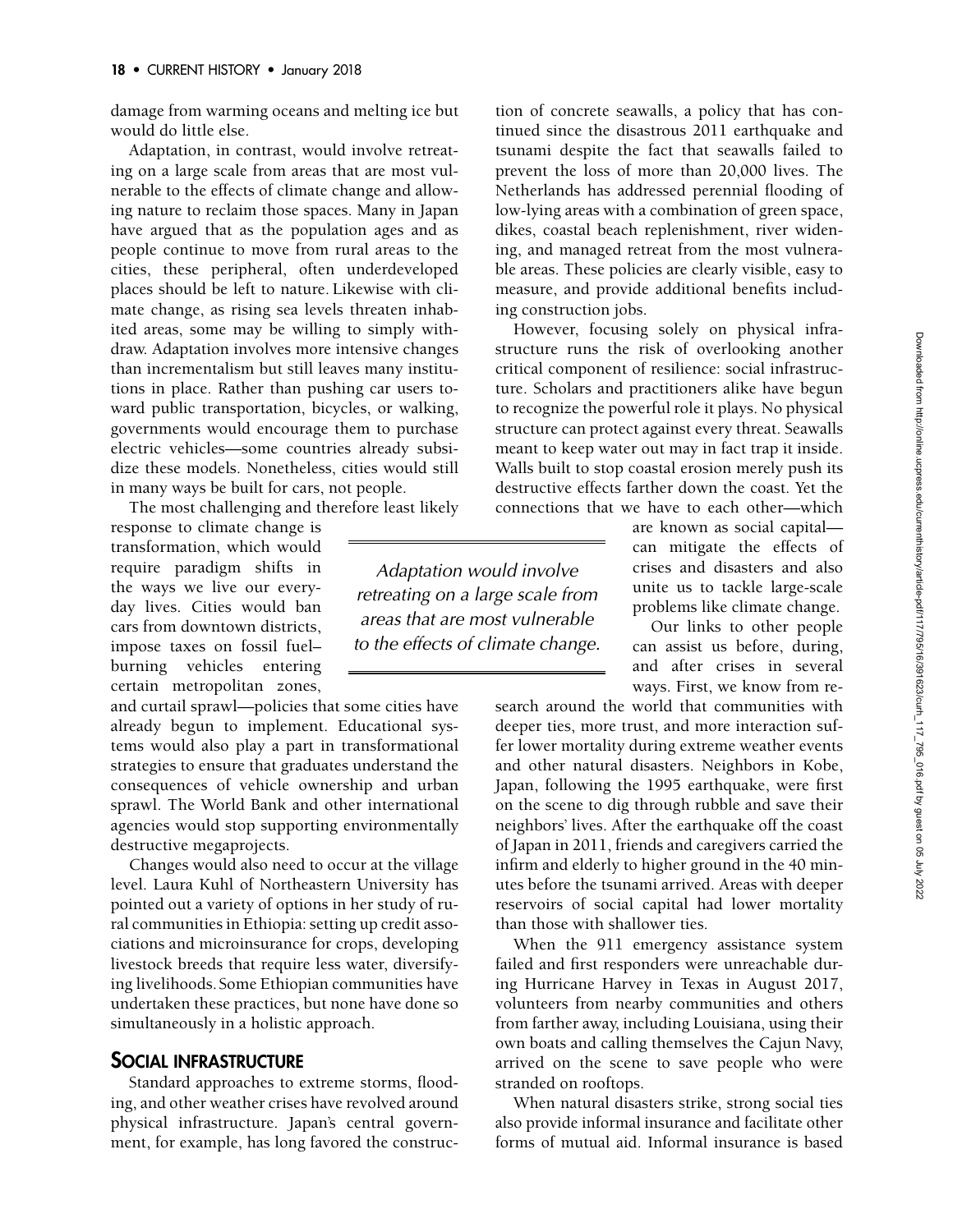not on money but on investments of time and trust. In neighborhoods where people have worked together on environmental projects, zoning boards, and other civic activities before weather events damage homes, those ties activate during a crisis to let people share information, resources, and psychosocial support. In neighborhoods in New Orleans after Hurricane Katrina in 2005, people borrowed bleach, masks, and hammers from friends so that they could pull out rotting drywall. In Miami after Hurricane Irma, homeowners shared information about how to apply for assistance from the Federal Emergency Management Agency (FEMA) and make it through the labyrinth of insurance claims. Farmers in Ethiopia can learn of drip ir-

rigation techniques and new crop varieties through

connections with colleagues in other communities. Many of the problems linked to climate change call for collective action. Coordinating societal and market choices, and responding to disasters, require people to work together in a systematic and focused way. No family working alone in Haiti's capital, Port-au-Prince, could keep looters and thieves away from homes that collapsed after the 2011 earthquake. Yet in neighborhoods where people had worked together before the disaster and trusted each other, families volunteered for an hour at a time to create an effective community patrol. These kinds of collective action work best when communities and societies have deeper ties and trust. A number of communities, including Boulder, Colorado; San Francisco, California; and Lyttleton, New Zealand, have worked to develop social cohesion so that they are better prepared for extreme events.

#### LESSONS FROM ROTTERDAM

The Netherlands, half of which lies beneath sea level, has faced the challenges of encroaching seas and regular flooding since its emergence as a nation. Archaeologists have found evidence of dams and levees dating back to the late thirteenth century. Under the guidance of the Dutch Ministry of Transport, Public Works, and Water Management, the country upgraded flood control systems that served it well for much of the twentieth century. It has protected important areas called polders (reclaimed, low-lying land that has been shielded against flooding with levees, berms, dams, and dikes) and set up pumps and canals to channel out unwanted water.

As evidence of global warming accumulated in the 1970s and 1980s, and a series of studies predicted more precipitation, rising sea levels, milder winters, and hotter summers, Dutch politicians and civil society moved to cut back carbon dioxide emissions and joined in the chorus of voices calling for international action on the issue. When it became clear that international treaties and existing policies were insufficient given the Netherlands' acute vulnerability, decision makers decided to take transformational action.

In 2007 the Netherlands released its National Adaptation Strategy, and it has adhered closely to the plan since then. The framework has guided actions on a range of policies, including urban planning, architecture, design, and transportation. It pushes transformation and change in three areas: climate, governance, and society.

First, decision makers wanted to secure broad agreement that the nation would be at increased risk from flooding in coming decades. Politicians at all levels promoted this message. Next, planners, city managers, and politicians wanted to ensure that society itself would transform to address the problems of climate change. Community activists and nongovernmental organizations helped by promoting bottom-up networking and participation instead of top-down governance.

Finally, the national and regional governments urged all citizens to learn what they could do to help keep their cities resilient in the face of likely flooding threats. Citizens were encouraged to participate in building homes, proposing new housing developments, and educating children on the principles of resilient design. Rather than viewing climate change policies as controlled from above, individuals, NGOs, and academic institutions saw themselves as having a voice in the process. Cities such as Rotterdam, a major port in the delta of the Rhine and Meuse rivers, the lowest parts of which are more than 20 feet below sea level, developed their own climate change adaptation strategies as early as 2008.

Sand dunes along the coast, dikes along the rivers, and a network of levees and berms are all part of the system for managing water across the country. Critical facilities such as power plants have been located in flood-proof areas. Rather than relying solely on physical infrastructure, however, Rotterdam and other cities across the Netherlands have come up with creative ways to transform themselves. The nation has used a "build back better" approach to rebuilding in flooded areas. For example, engineers converted one flood-prone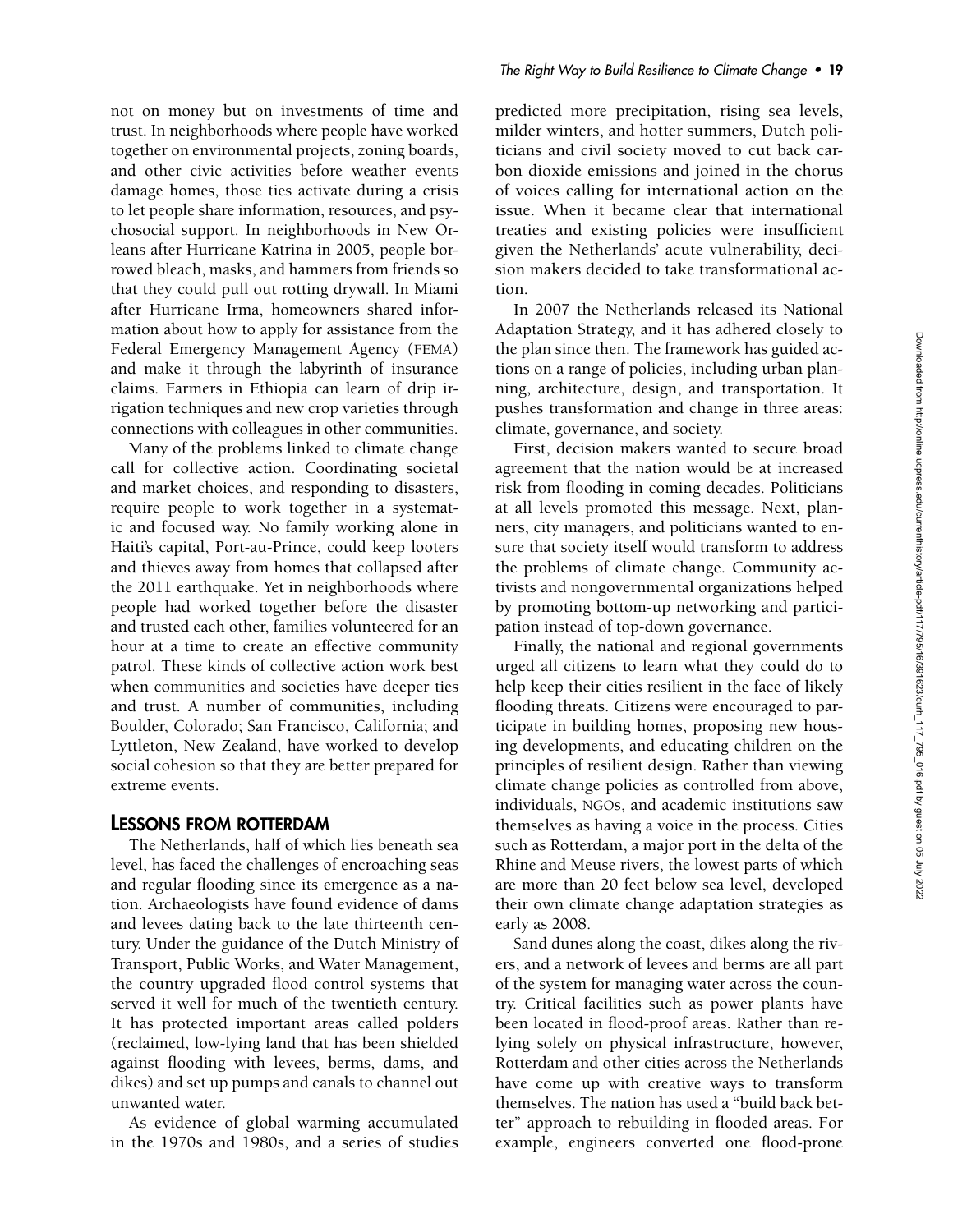shunting yard into a levee that is used for a public park and artists' shops.

Developers have built underground facilities under public spaces such as Museum Park and Zuiderpark in Rotterdam to manage and store water. Some of them allow residents to experience floodwaters as a backdrop for play and socializing. Cities have planted more flowers, bushes, and trees to leave less impermeable pavement. Community gardens also improve water absorption. Moving beyond green roofs that are planted with vegetation and serve as heat sinks for urban environments, some buildings in the Netherlands feature blue roofs with water parks and pools, and some architects have begun designing floating homes. These are not houseboats, but rather resemble conventional homes that are tethered to poles which will float in the event of a serious flood.

To achieve this transformation of urban life, the Netherlands has moved beyond an approach

that relied solely on physical infrastructure to manage the effects of climate change. The new approach encourages broad-based cooperation and shared commitment to new norms. Despite memories of massive floods like those of 1953 that killed more than

1,800 people, decision makers and ordinary citizens alike have come to recognize that water cannot be managed away and that flooding in parts of the country is inevitable. Citizens' acceptance of the need for long-term investment in natural and built systems (and a high tax rate to pay for it) have created a society whose cities are more resilient to climate change.

### HOUSTON'S MISTAKES

Houston, Texas, makes for a striking contrast to Rotterdam. Houston grew tremendously in the late twentieth and early twenty-first centuries to become one of the largest cities in North America. But unfettered development, a booming oil and gas industry, a lack of systematic zoning throughout the city, and a desire to build large and fast have created a vulnerable low-lying metropolitan area that sprawls across more than 600 square miles near the Gulf of Mexico, with a population of more than 6 million.

Many areas of Houston—where zoning is done neighborhood by neighborhood, if at all—require

only that buildings be raised a foot above the ground to avoid 100-year floods. Communities have ignored warnings about the increasing frequency of such extreme flooding. Homes and businesses in the neighborhood of Westlake Forest, for example, were built in an area that FEMA identified as a floodplain.

A planning mechanism known as a Municipal Utility District, or MUD, has allowed the Houston suburbs to expand at breakneck speed. Developers have organized ballot initiatives to create around 1,000 such districts that give them authority to issue bonds to finance electricity, water, and sewer infrastructure. The developers then build and sell single-family homes and serve as the water providers. These districts are designated as areas under extraterritorial jurisdiction, meaning that even if local government wanted to enforce building codes in the new developments, it would be unable to. While some MUDs initially followed green-building policies, most abandoned them to

> cut costs by installing minimal stormwater drainage systems. MUDs also typically encourage car-based planning rather than public transportation options.

> While Houston's downtown population has remained constant in recent years, people continue to stream out to the

suburbs, putting pressure on critical infrastructure systems and placing homes and neighborhoods in areas likely to flood again and again. Some 100,000 people moved to Houston in 2016 alone. Free space, greenbelts, and smaller patches of vegetation have disappeared as concrete and brick spreads.

Houston's past development and zoning choices have set it up for consequences that are now being felt. In healthy ecosystems, a variety of natural mechanisms help absorb rain and floodwater, creating equilibrium. These include wetlands and green space planted with grass and trees. Houston, like many other cities, has replaced these permeable surfaces with driveways, parking lots, and roads. While artificial water management systems of culverts, drains, and sewers can absorb ordinary amounts of water, excessive rainfall overloads the system.

In August 2017, Hurricane Harvey brought nearly five feet of rain to the region, turning roads into rivers and backyards into lakes. The storm caused an estimated \$180 billion in damage and

*Rotterdam and other cities across the Netherlands have come up with creative ways to transform themselves.*